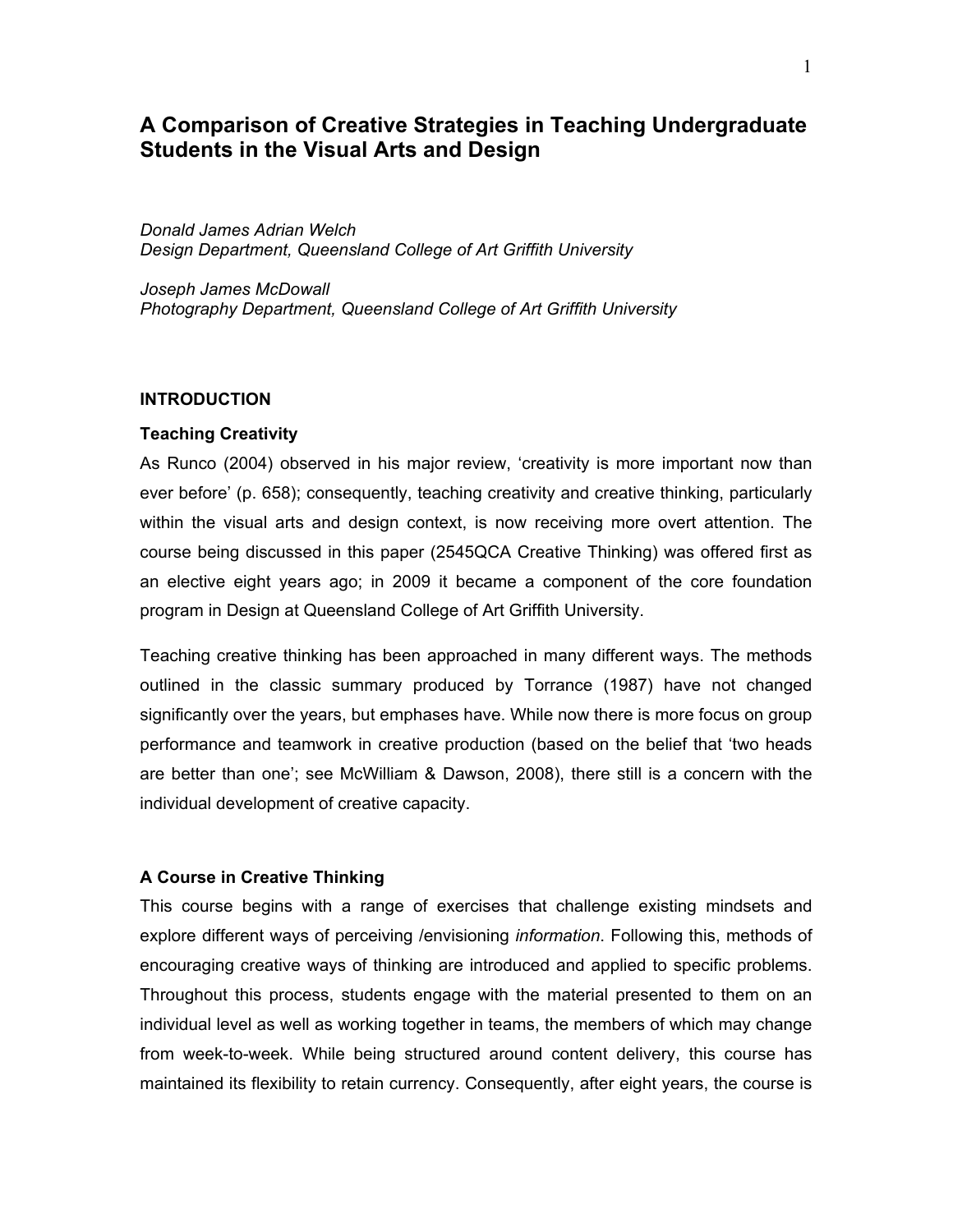still a work in progress. Students are encouraged to keep discovering new ways of presenting information and (with permission) the more effective of these approaches subsequently can be incorporated into the content.

Course achievement is assessed in three ways: (a) Group Seminar Presentation, (b) Creative Product, and (c) Participation. In this study, only the Creative Product mark was used to measure creative outcome as this reflected individual effort. This score was determined from the individual ratings of the four tutors, using a moderation process corresponding to the consensual assessment method (Amabile, 1996; Balchin, 2007).

The timetabling of classes has been found to have a noticeable effect on class attitude. Observation has shown that students in the afternoon groups seem much more enthusiastic compared with their peers being taught the same material in the morning. This may reflect the different patterns of sleep and wakefulness of adolescents/young adults compared with older adults; research in this area has suggested the school day should begin later and finish later to accommodate this difference (Wolfson & Carskadon, 2003; Vince, 2006). Based on these findings, classes are timetabled for early afternoons in preference to mornings.

# **Creative Thinking Techniques**

Course content is based on the premise that any one method of enhancing creativity may be more effective for one person than for another. Therefore, students are introduced to a range of strategies, all of which have been shown to enhance creative thinking. During the semester, they are given opportunities to apply these approaches in addressing particular design problems. Through this process, they discover which of these strategies work best for them individually.

Some of these activities attempt to stimulate attentiveness to states of consciousness that are likely to affect creative ability, e.g. left/right brain awareness (Edwards, 1989; Pettigrew, 2010). Others encourage spontaneity, e.g. 'improv' techniques including theatrical improvisation (Johnstone, 1979), or stimulate narrative, e.g. 'improv', word, and word/image games as well as establishing unlikely connections (De Bono, 1973; Johnstone, 1979; Smith, 2005). Risk taking is involved along with an acceptance of randomness (De Bono, 1990; Jones, 1991; Fobes, 1993; Taleb, 2007). Aspects of emotional intelligence are examined (Goleman, 1995; Ciarrochi, Forgas & Mayer, 2001).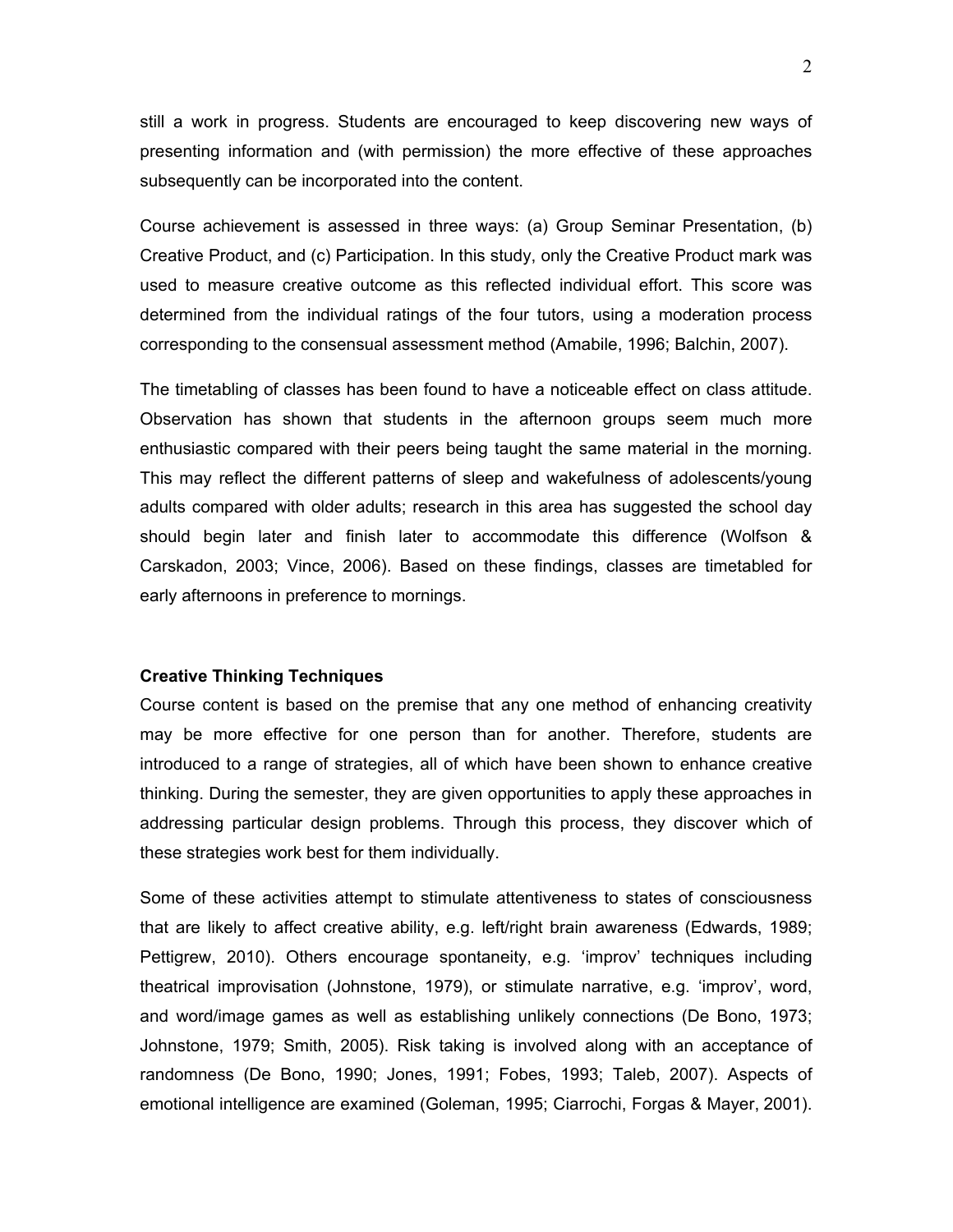An approach dubbed the 'Non-specific Brief' requires students to explore unlikely possibilities by exploring a word or phrase that sums up the essence of the brief. Typically, this initially uses brainstorming and mind mapping (Buzan & Buzan, 2000), and then ways of refining the initial concept/s, e.g., the 'Six Thinking Hats' technique (De Bono, 1999). Unlikely associations are investigated using the senses, e.g. synaesthesia (Cytowic & Eagleman, 2009). The subconscious is explored using Johnstone's 'Waking Dream' and other techniques (Johnstone, 1979). Finally, to provide a meta strategy for 'messy' problems, students are introduced to Creative Problem Solving (Treffinger, Isaksen & Stead-Dorval, 2006).

# **Training of Tutors**

All staff invited to teach in this course undergo a training/induction process. Each new team member is required to become a 'student' in the class for a complete semester. This ensures that s/he not only observes the complete process but also participates in all the activities. While this training involves a considerable investment (time and money) in the staff, it is considered the most satisfactory way to maximize the likelihood of consistency of delivery and assessment by tutors.

# **Research Issues**

This study presents the results of the first formal research into the outcomes of this basic component of the QCA Design program. One issue of interest here was whether or not exposure to this course would increase students' confidence in their creativity ability. This self-assessed creativity has been conceptualised as creative self-efficacy and has been linked with enhanced creative outcomes (Tierney & Farmer, 2002). It was expected that students would show greater creative self-efficacy on completion of the course, and that those with higher self-assessed creativity would receive higher marks as an indicator of their more creative output.

### **METHOD**

#### **Participants**

From a total cohort of 143 students enrolled in the first-year Creative Thinking course at QCA for Semester 2, 2009, 70 completed the Creative Thinking Questionnaire and Course Evaluation. Of these, 57 were female and 13 male, while 45 were Australian and 25 from other cultural backgrounds (mainly Asian). Students were taught in four groups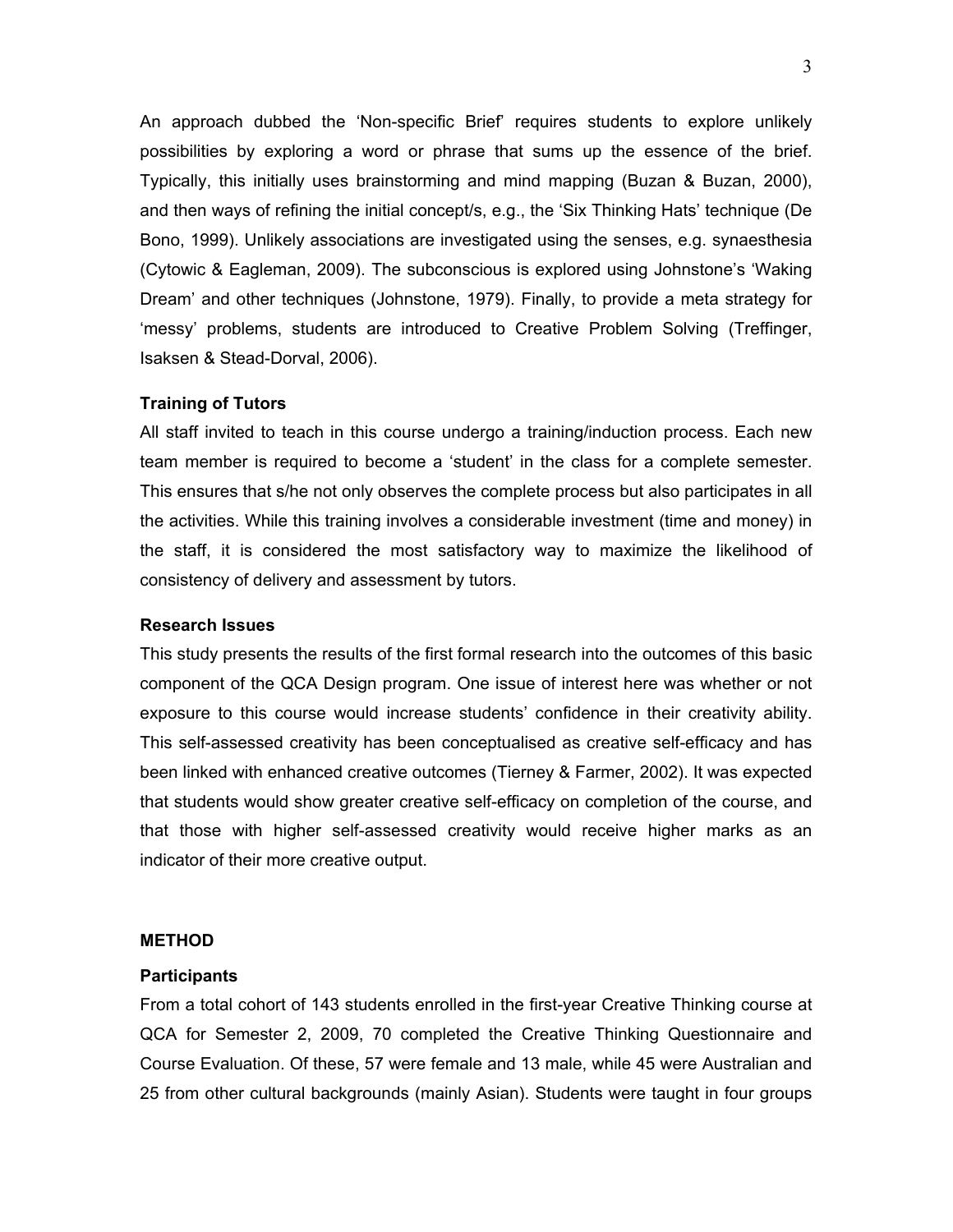by different staff, who were experienced teachers, who had all been involved in the program for between one and two years, and who had undergone the required induction/training process.

#### **Materials**

To measure students' perceptions of their Creative Thinking Ability, a 20-item questionnaire was developed that provided statements about their understanding of the concept of creativity (eight items: e.g. 'Creativity is essentially about problem solving') as well as ones expressing their perception of their own creative ability (12 items: e.g. 'I can come up with creative ideas at any time') with which participants had to indicate their agreement on a 5-point scale  $(1 -$  Strongly Disagree;  $3 -$  Undecided;  $5 -$  Strongly Agree) (see Appendix 1 for a copy of the questionnaire). In addition, a separate Course Evaluation Questionnaire was administered that measured, again on 5-point scales (a) how useful students found each of nine specific techniques introduced and applied during the course  $(1 =$  Useless;  $5 =$  Really Useful); and  $(b)$  their level of agreement with statements relating to the course experience  $(1 =$  Strongly Disagree;  $5 =$  Strongly Agree). Opportunity was provided for respondents to comment on any other approaches that they had found useful, and anything that they felt should be emphasised or included in the program (see Appendix 2 for a copy of the Course Evaluation Questionnaire).

# **Procedure**

During the first class of the semester, students were asked by their tutors to complete the Creative Thinking Questionnaire (participation was voluntary). The same survey was administered in the last class of the semester to detect any changes in perceptions. In addition, at this time, the Course Evaluation also was conducted.

### **RESULTS**

### **Effectiveness of course**

To compare students' pre- and post-course understanding of the concept of creativity and their assessment of their own creative ability or creative self-efficacy, composite totals were produced from responses to the respective items (after scores on negative items were reflected). Repeated measures analyses were performed (Pre- and Post-) with Sex (Male/Female), Cultural Background (Australian/Other), and Tutor (four classes) as the between-group variables.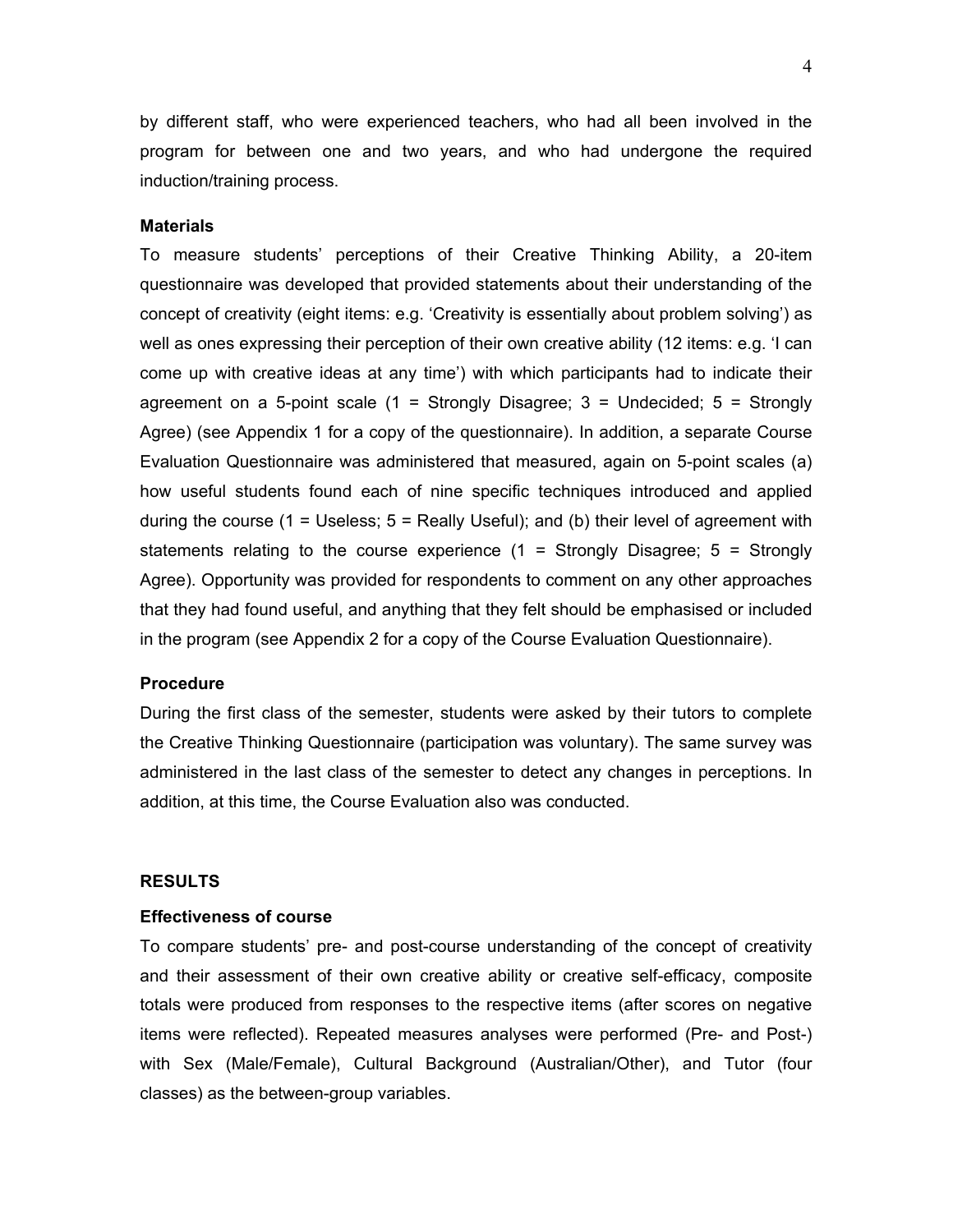No differences were found between students' understanding of the characteristics of creativity before and after undertaking the course ( $M_{\text{Pre}}$  = 26.1;  $M_{\text{Post}}$  = 26.2), but since the maximum total score for the eight items is 40, this would suggest that students still need to give more attention to appreciating the essential aspects of creativity. However, differences were found in how they perceived their own creative ability, with the Post scores ( $M_{\text{Post}}$  = 44.3; maximum score = 60) being significantly higher than Pre scores ( $M_{\text{Pre}}$  = 40.7). While no sex or cultural differences were observed, a Tutor X Experience interaction was recorded.<sup>1</sup> Figure 1 shows that different tutors were able to generate varying levels of creative self-efficacy in their students.



Figure 1: Mean Pre- and Post-Course Creative Thinking Scores from Each of the Four Tutorial **Groups** 

Similar significant differences between tutorial groups were found when comparing the students' mean ratings of the overall value of the course.<sup>2</sup> Class 2 ( $M = 3.7$ , SD = 1.0) provided a significantly lower value rating than did Class 4 (*M* = 4.7, *SD* = 0.5). Not

Mean Perceptions were compared by conducting a Sex X Culture X Tutor X Experience (2 x 2 x 4 x 2) ANOVA with repeated measures on Experience (before and after the course). The Experience main effect was significant  $(F_{(1,430)} = 40.3, p < .01)$ , as was the Tutor X Experience interaction  $(F_{(3,36)} = 3.9, p < .05)$ .

 $2$  A one-way ANOVA comparing the mean Overall Value of the course determined by students from different tutorial groups: *M*1 = 4.2, *SD* = 1.0, *n* = 17; *M*2 = 3.7, *SD* =1, *n* =17; *M*3 = 4.1, *SD* = 0.9, *n* = 30; *M*4 = 4.7, *SD* = 0.5, *n* = 12 (*F*(3, 72) = 3.2, *p* < .05).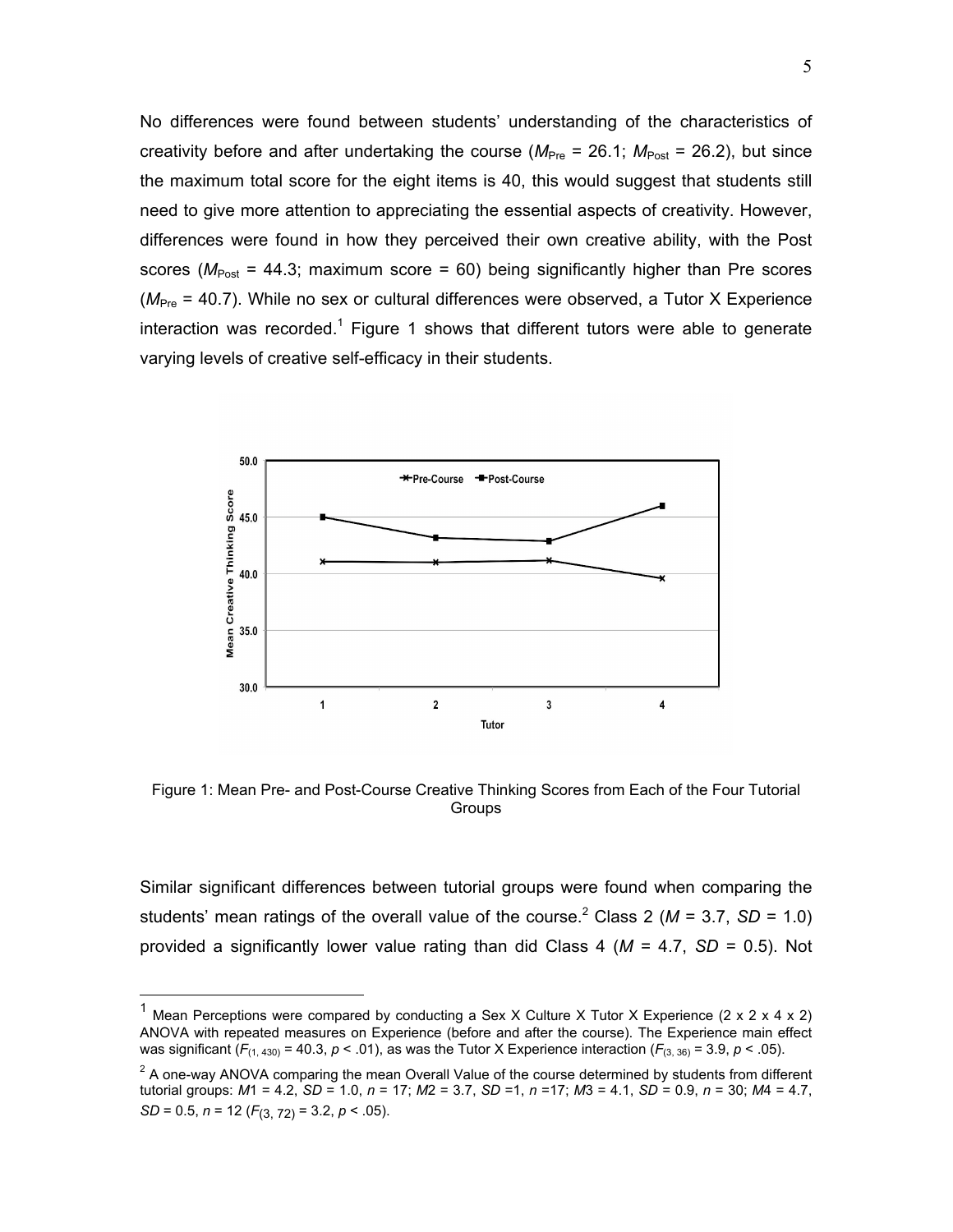surprisingly, those respondents who reported that their teacher inspired then to learn also rated the course of higher value  $(r_{(70)} = .75, p < .01)$ .

# **Comparison of Creative Thinking Techniques**

Nine idea-generating techniques were compared in this study: Drawing on Right Brain (1); De Bono's 'Po'  $(2)^3$ ; IMPRO Activities (3); Creative Problem Solving (4); Waking Dreams (5); Word Play (6); Non-Specific Briefs (7); Affecting Senses (8); and Playfulness (9). Two repeated-measures ANOVAs were conducted comparing mean Usefulness ratings of the techniques given by students. One analysis included High versus Low creative self-perception as a between-group variable (High being those students at or above the  $75<sup>th</sup>$  percentile of the final Creative Thinking scores; Low including those at or below the  $25<sup>th</sup>$  percentile). The other was a Sex X Culture X Tutor X Technique (2 x 2 x 2 x 9) ANOVA with repeated measures on Technique. Significant differences were found among Techniques; however, this result was qualified by a significant Tutor X Technique interaction that is shown in Figure  $2<sup>4</sup>$ 



Figure 2: Mean Usefulness Ratings Given by Students in the Four Tutorial Groups for the Nine Creative Thinking Techniques

 <sup>3</sup> Numbers in parentheses indicate the Technique as presented in Figure 2.

<sup>&</sup>lt;sup>4</sup> A significant main effect for Technique was obtained:  $F_{(6, 409)}$  = 18.9,  $p$  < .01; also a significant Tutor X Technique interaction was observed:  $F_{(18, 409)} = 1.6$ ,  $p < .05$ .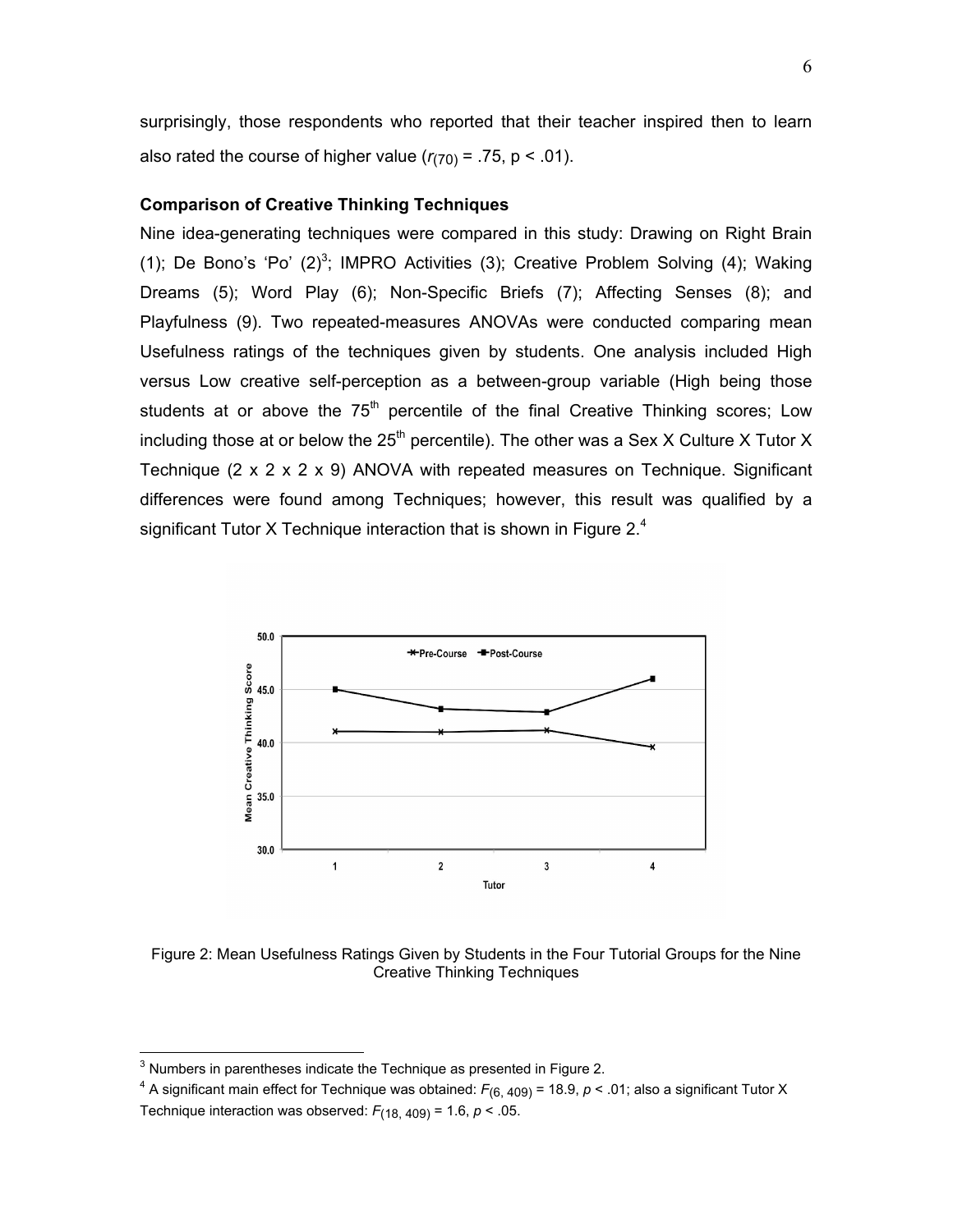It can be seen that, overall, techniques such as Impro, CPS, Word Play, Affecting Senses, and Playfulness were found to be the most useful, while De Bono's 'Po' and Waking Dreams appear to be less useful. However, equally important is the fact that the perceived usefulness of techniques varies with the tutorial group in which students were taught. Other student characteristics (sex, culture, perceived creativity) did not influence preference for approaches.

It also was of interest to look at the clustering of preferences for the techniques employed in the course. Table 1 records the significant correlations between the Usefulness ratings of the approaches used. For example, it can be seen that, although the coefficients are not high, those students who found Word Play useful also tended to find CPS, Waking Dreams, Non-specific Briefs, Affecting Senses, and Playfulness helpful. Interestingly, although IMPRO and CPS were found useful in their own right, those who valued them appreciated a limited range of other approaches.

### **Table 1**

*Significant Correlations (Pearson's r) Between Usefulness Ratings for Various Ideagenerating Techniques*

| <b>Technique</b>             | 3 | 4 | 5 | 6       |         | 8       | 9       |
|------------------------------|---|---|---|---------|---------|---------|---------|
| IMPRO (3)                    |   |   |   |         | $.23*$  |         | $.31**$ |
| Creative Problem Solving (4) |   |   |   | $.33**$ | $.25*$  |         |         |
| <b>Waking Dreams (5)</b>     |   |   |   | $.39**$ |         |         | $.26*$  |
| Word Play (6)                |   |   |   |         | $.38**$ | $.36**$ | $.26*$  |
| Non-specific Briefs (7)      |   |   |   |         |         | $.37**$ | $.38**$ |
| Affecting Senses (8)         |   |   |   |         |         |         | $.34**$ |
| Playfulness (9)              |   |   |   |         |         |         |         |

 $p < 05$  \*\*  $p < 01$ 

### **Relationship Between Perceived Creativity and Creative Performance**

Finally, an analysis was conducted to determine the extent to which perceived creativity and the indicated value of the course related to the final assessment of the students' creative product. Here the mark for a student's individual project was used as the criterion. Unfortunately, it was possible to match these data for only 39 students.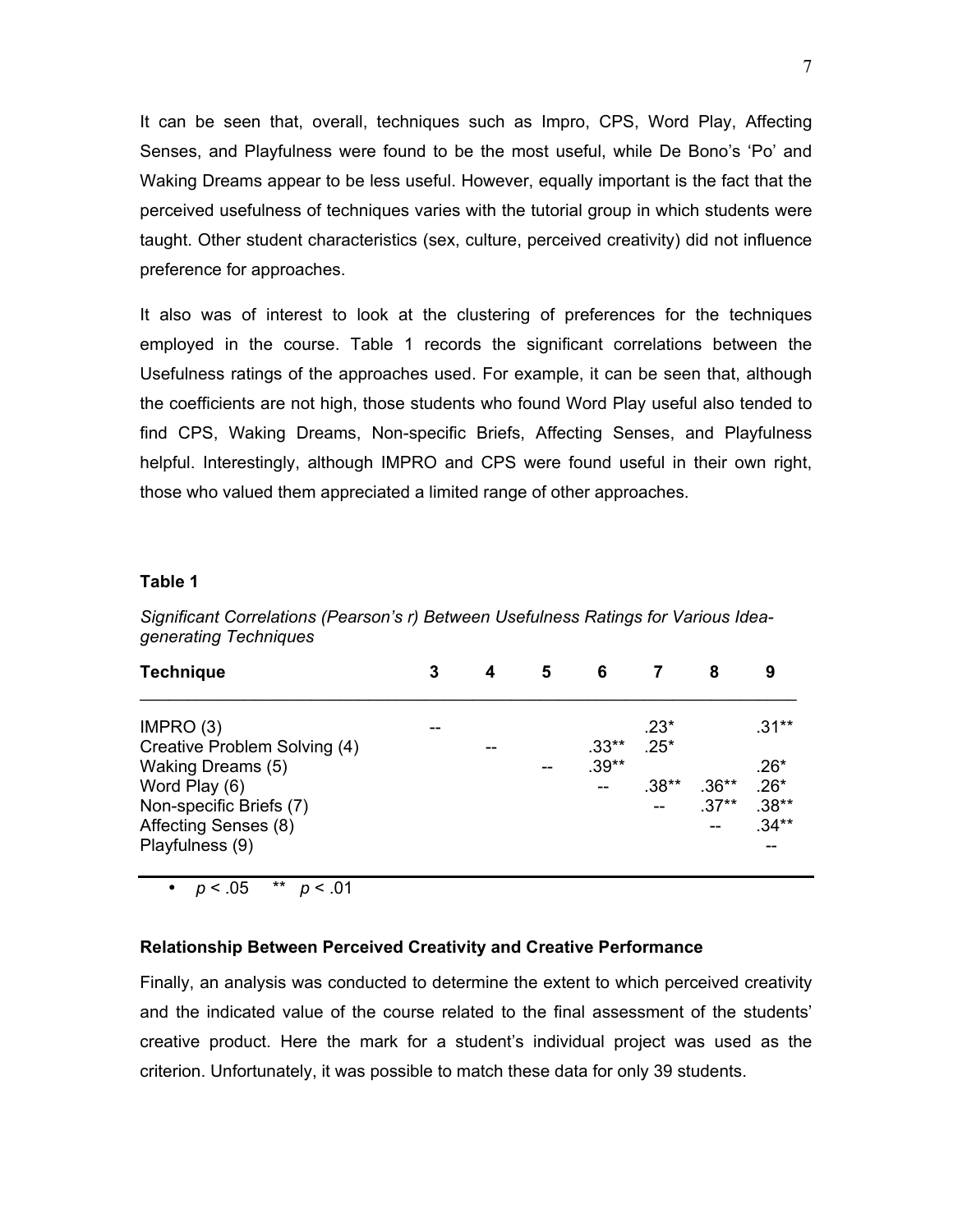Perceived Creativity score and Course Value rating correlated significantly with Individual Mark (Perceived Creativity: *r*(39) = .40, *p* < .05; Course Value: *r*(39) = .34, *p* < .05). This suggests that, while the correlations are moderate, the students' perceptions of their ability have some validity in relation to their judged performance.

### **DISCUSSION**

## **Benefit of Course**

Students experienced two major benefits from undertaking this course. First, as the results indicate, respondents showed a stronger belief in their creative capacity after completing the course than they did at the start. More work needs to be done to determine if this is a 'real' or lasting effect, or merely one reflecting the extensive attention given to creativity within the semester (the fact that students did not seem to develop a deeper understanding of the essence of creativity as a concept raises some doubts about the likely persistence of this greater creative self-efficacy). However, having increased confidence in their creative potential should lead students to enhanced risk-taking in their creative output that has been proposed as a desirable trait (Byrd & Brown, 2003).

The fact that a significant relationship was found between students' creative self-efficacy and the independent assessment of their creative production gives some support to the belief that the positive self-perception is a substantive effect. This connection suggests a second related benefit of the course; however, further longitudinal research is required to demonstrate continued generalization of the effect to creative output in other courses. For this, a control group that was not exposed to the current program also would be needed for comparison.

Interestingly, these results provide a different view of the value of creative self-efficacy to that presented by Kaufman, Evans and Baer (2010) in their comparable study of 9-11 year olds. These authors reported that creative self-efficacy showed a 'poor connection to actual creative abilities across domains' (p.12) including visual arts. Perhaps by the time students reach tertiary level, they are better equipped to evaluate their own ability leading to more consistent and valid findings.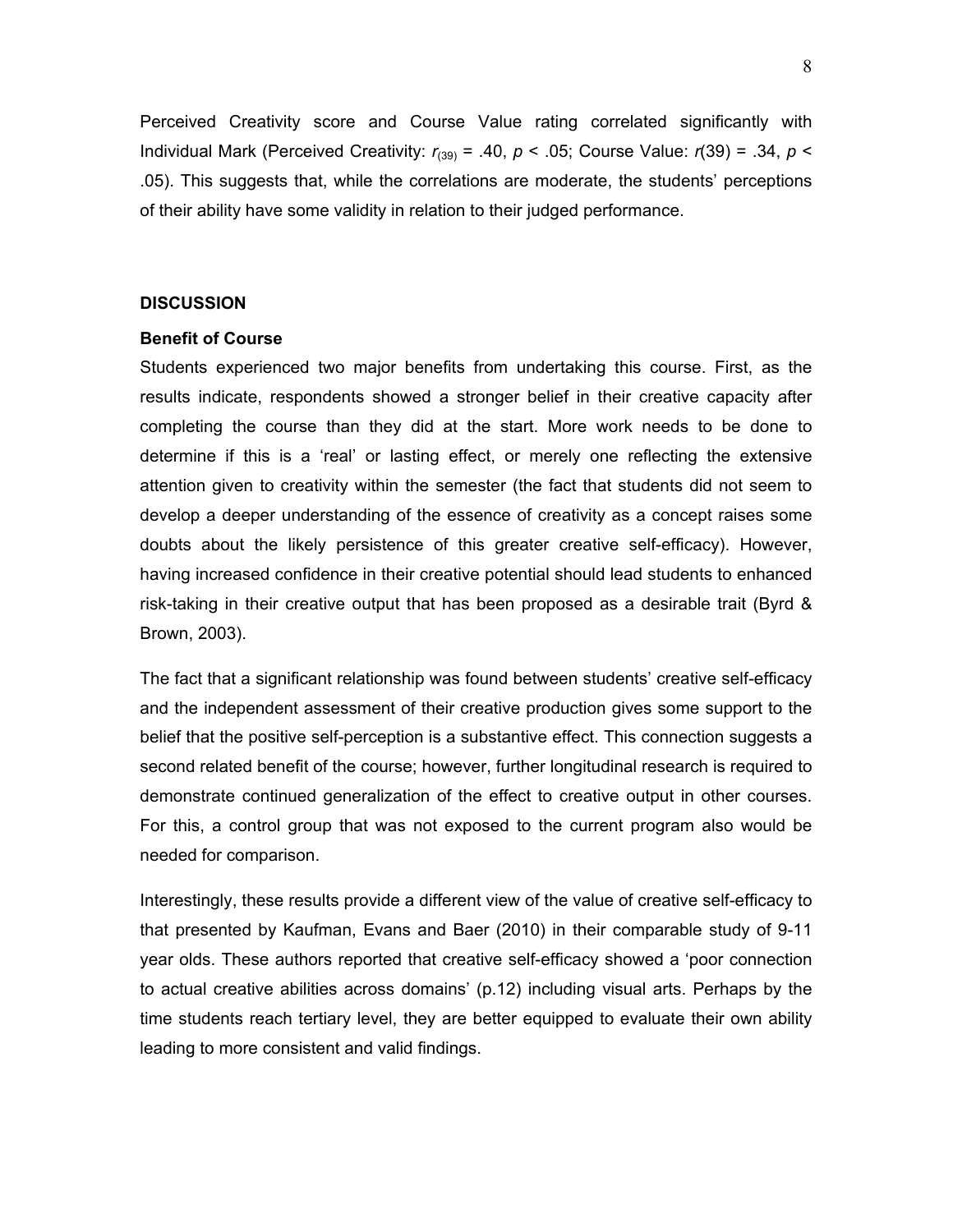#### **Usefulness of Techniques**

Comparison of the various creative-thinking techniques applied in this course showed that, in spite of expected individual preferences, students overall found some approaches more useful than others. De Bono's 'Po' and the Waking 'Dreams' techniques consistently were not valued. This suggests that the course content could be tightened by concentrating on the application of a smaller core of relevant and valued techniques. However, it would be important to conduct further study into what it was about the various approaches that students found useful. With that information, a more cohesive and complementary set of techniques could be assembled, avoiding duplication as much as possible.

#### **Importance of Teaching**

Above all, these findings point to one overriding influence in the teaching of creative thinking: the role of the tutor. In spite of their participating in an extensive training/induction program, tutors in this program exhibited notable individual differences in their ability to inspire students to believe in their creativity, and to highlight the usefulness of the various approaches employed. While the basic training must be maintained, these results suggest a revision of the teaching structure might be appropriate. Clearly, different tutors are able to engage more effectively with certain approaches and draw on their strengths to motivate students. Therefore, rather than require all tutors teach all techniques, assuming they are equally effective with each, more student engagement might be achieved by having tutors teach to their strengths, working across groups applying approaches they themselves value.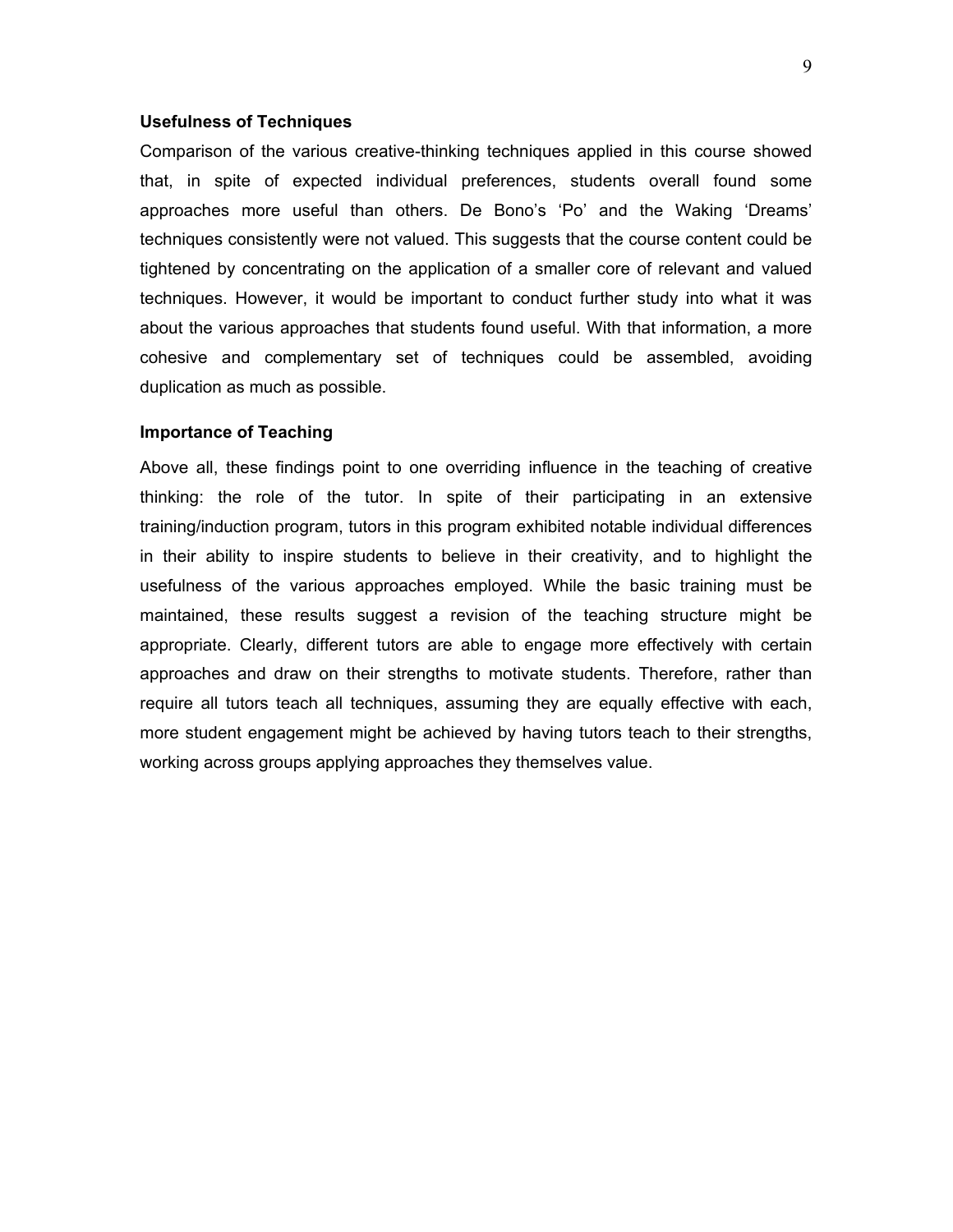## **References**

Amabile, T.M. (1996) *Creativity in Context,* Boulder, Colorado: Westview Press.

- Balchin, T. (2007) 'Evaluating Creativity through Consensual Assessment', in *Developing Creativity in Higher Education: An Imaginative Curriculum,* Jackson, N, Oliver, M, Shaw, M & Wisdom, J [eds], Abingdon, Oxford: Routledge, pp.173- 182.
- Buzan, T. & Buzan, B. (2006) *The Mind Map Book,* Harlow: BBC.
- Byrd, J. & Brown, P.L. (2003) *The Innovation Equation: Building Creativity and Risktaking.* San Francisco: Jossey-Bass/Pfeiffer.
- Ciarrochi, J, Forgas, J, & Mayer, J (eds) (2006) *Emotional Intelligence in Everyday Life: A Scientific Inquiry,* Psychology Press, New York.
- Cytowic, R.E. & Eagleman, D.M. (2009) *Wednesday is Indigo Blue: Discovering the Brain of Synaesthesia,* Cambridge: MIT Press.
- De Bono, E. (1973) *Lateral Thinking: Creativity Step by Step,* New York: Harper Colophon.
- De Bono, E. (1990) *Po: Beyond Yes and No,* Harmondsworth: Penguin.
- De Bono, E. (1999) *Six Thinking Hats*, 2nd edn, New York: Back Bay Books.
- Goleman, D. (1995) *Emotional Intelligence: Why It Can Matter More than IQ,* New York: Bantam Books.
- Edwards, B. (1989) *Drawing on the Right Side of the Brain,* Los Angeles: Jeremy Tarcher.
- Fobes, R. (1993) *The Creative Problem Solver's Toolbox: A Complete Course in the Art of Creating Solutions to Problem of Any Kind*, Portland: Solutions Through Innovation.
- Johnstone, K. (1979) *Impro: Improvisation and the Theatre,* New York: Theatre Arts Books.
- Jones, J.C. (1991) *Designing Designing,* London: Architecture Design & Technology Press.
- Kaufman, J.C. Evans, M.L. & Baer, J. (2010) 'The American Idol Effect: Are students good judges of their creativity across domains?' *Empirical Studies of the Arts,* vol. 28, no. 1, pp. 3-17.
- McWilliam, E. & Dawson, S. (2008) 'Teaching for Creativity: Towards Sustainable and Replicable Pedagogical Practice', *Higher Education,* vol. 56, no. 6, pp. 633-643.
- Pettigrew, J.D. (2010) *Perceptual Rivalry and Reversible Figures*, viewed 1 June 2010, <http://www.uq.edu.au/nuq/jack/rivalry.html>.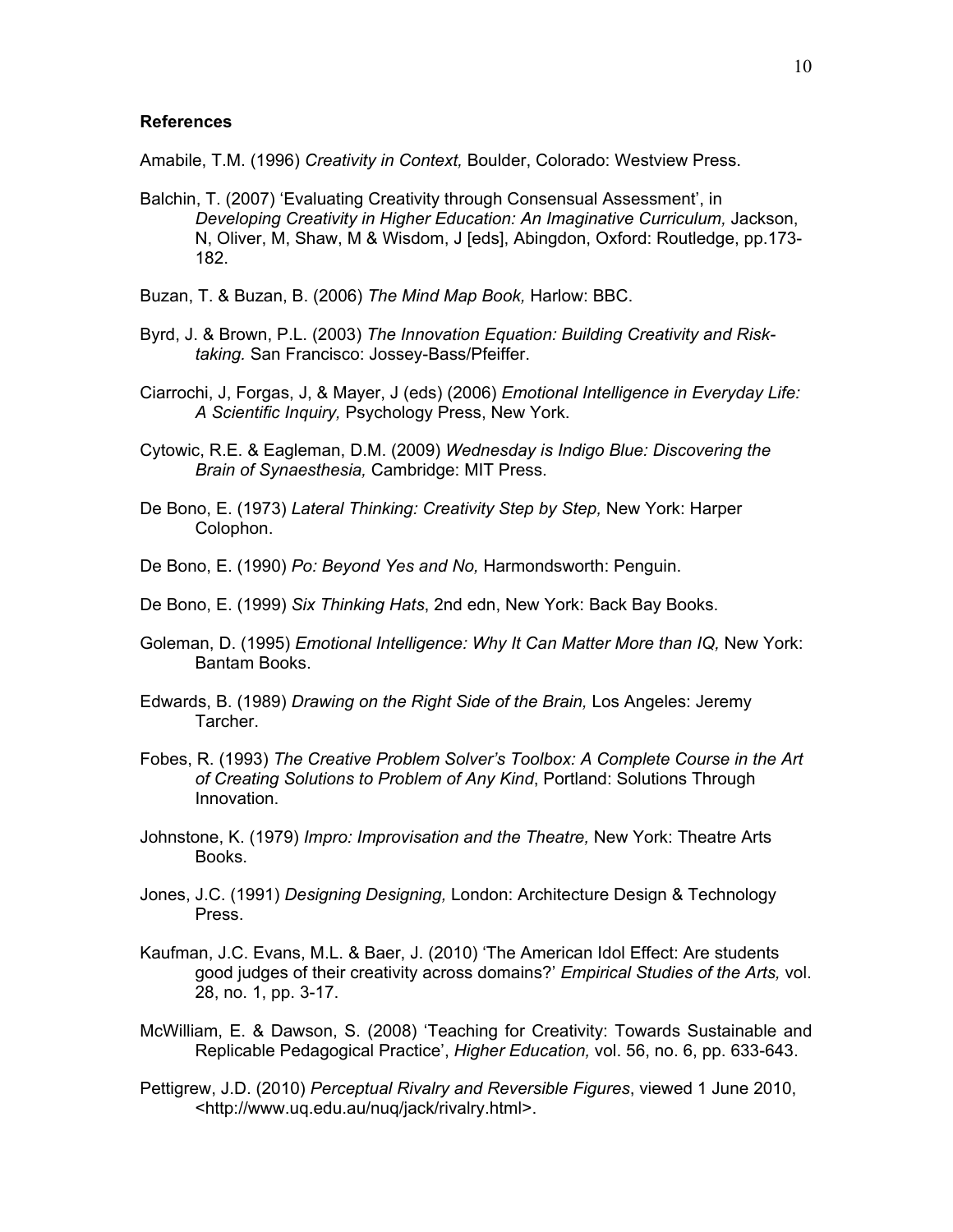Runco, M.A. (2004) 'Creativity', *Annual Review of Psychology,* vol. 55, pp. 657-687.

- Smith, H. (2005), *The Writing Experiment: Strategies for Innovative Creative Writing,*  Crows Nest: Allen & Unwin.
- Taleb, N.N. (2007) *The Black Swan: The Impact of the Highly Improbable*, London: Penguin.
- Tierney, P. & Farmer, S.M. (2002) 'Self-efficacy: Its potential Antecedents and Relationship to Creative Performance', *The Academy of Management Journal,* vol. 45, no. 6, pp. 1137-1148.
- Torrance, E.P. (1987) 'Teaching for Creativity', in SG Isaksen (ed), *Frontiers of Creativity Research: Beyond the Basics,* Buffalo: Bearly, pp. 189-215.
- Treffinger, D.J., Isaksen, S.C., & Stead-Dorval, K.B. (2006) *Creative Problem Solving:*  An Introduction, 4<sup>th</sup> edn. Wacol, Texas: Prufrock Press.
- Vince, G. (2006) 'Teenagers: Lost in Time', *New Scientist*, 02 Sept, no. 2567, Reed, Chatswood, NSW.
- Wolfson, A & Carskadon, M. (2003) 'Understanding Adolescents' Sleep Patterns and School Performance: A Critical Appraisal', *Sleep Medicine Reviews*, vol. 7, no. 6, pp. 491-506.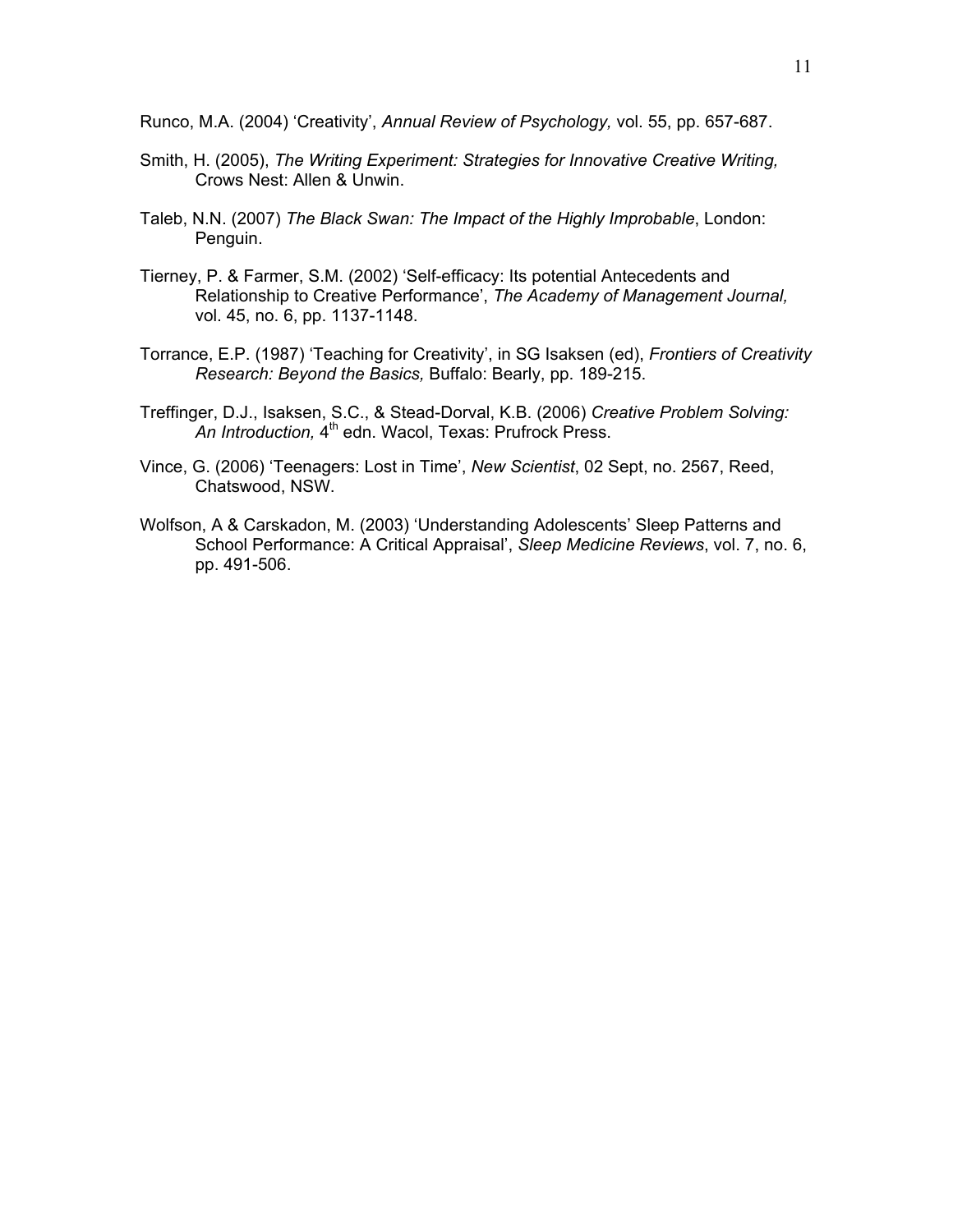# **Appendix 1: Creative Thinking Questionnaire**

### **These questionnaires are strictly confidential.**

Please be as honest as you can when answering these questions. Your responses will form part of an on-going research project in creativity. There is no 'right' or 'wrong' answer.

This questionnaire is definitely *not* an assessment item.

Identity (you can use an alias): ………………………………………………………………………

Please read each statement carefully, then circle one of the numbers on the right, where:

**1** = Strongly Disagree, **2** = Disagree, **3** = Undecided, **4** = Agree, **5** = Strongly Agree

| 1.  | My solutions to problems are usually different from my peers               |    |       | 2 3 4 5   |    |
|-----|----------------------------------------------------------------------------|----|-------|-----------|----|
| 2.  | When given a problem I think of lots of different solutions                |    |       | 1 2 3 4 5 |    |
| 3.  | My solutions to problems are usually better than my peers                  |    |       | 1 2 3 4 5 |    |
| 4.  | When given a problem I usually have only one good idea                     |    |       | 1 2 3 4 5 |    |
| 5.  | Creativity is essentially about problem solving                            |    |       | 1 2 3 4 5 |    |
| 6.  | When given a problem I find it hard to think of more than one<br>solution. |    |       | 1 2 3 4 5 |    |
| 7.  | I can come up with creative ideas at any time                              |    |       | 1 2 3 4 5 |    |
| 8.  | Creativity is something you either have or you don't have                  |    |       | 1 2 3 4 5 |    |
| 9.  | Creativity is all about problem finding                                    |    |       | 1 2 3 4 5 |    |
| 10. | Most other students at QCA are more creative than I am                     |    |       | 12345     |    |
| 11. | Creativity can be learned successfully                                     |    |       | 1 2 3 4 5 |    |
| 12. | Some times I am much more creative than at other times                     |    | 1 2 3 | 4 5       |    |
| 13. | Talking with other people stimulates my creativity                         |    |       | 1 2 3 4 5 |    |
| 14. | If I wait long enough I'll always come up with a good idea                 |    |       | 1 2 3 4 5 |    |
| 15. | Creativity is something that cannot be explained                           |    |       | 1 2 3 4 5 |    |
| 16. | I am more creative when I am alone                                         |    |       | 1 2 3 4 5 |    |
| 17. | Creativity is pure intuition                                               |    |       | 1 2 3 4 5 |    |
| 18. | The only way to be creative is through persistence                         |    |       | 1 2 3 4 5 |    |
| 19. | There are many different ways of thinking creatively                       |    |       | 1 2 3 4 5 |    |
| 20. | Since being at QCA I am more creative than before                          | 1. | 2 3   | 4         | -5 |

Cultural background [eg. Australia/China/Venezuela/etc.] …………………………………………

Sex: Male [ ] Female [ ]